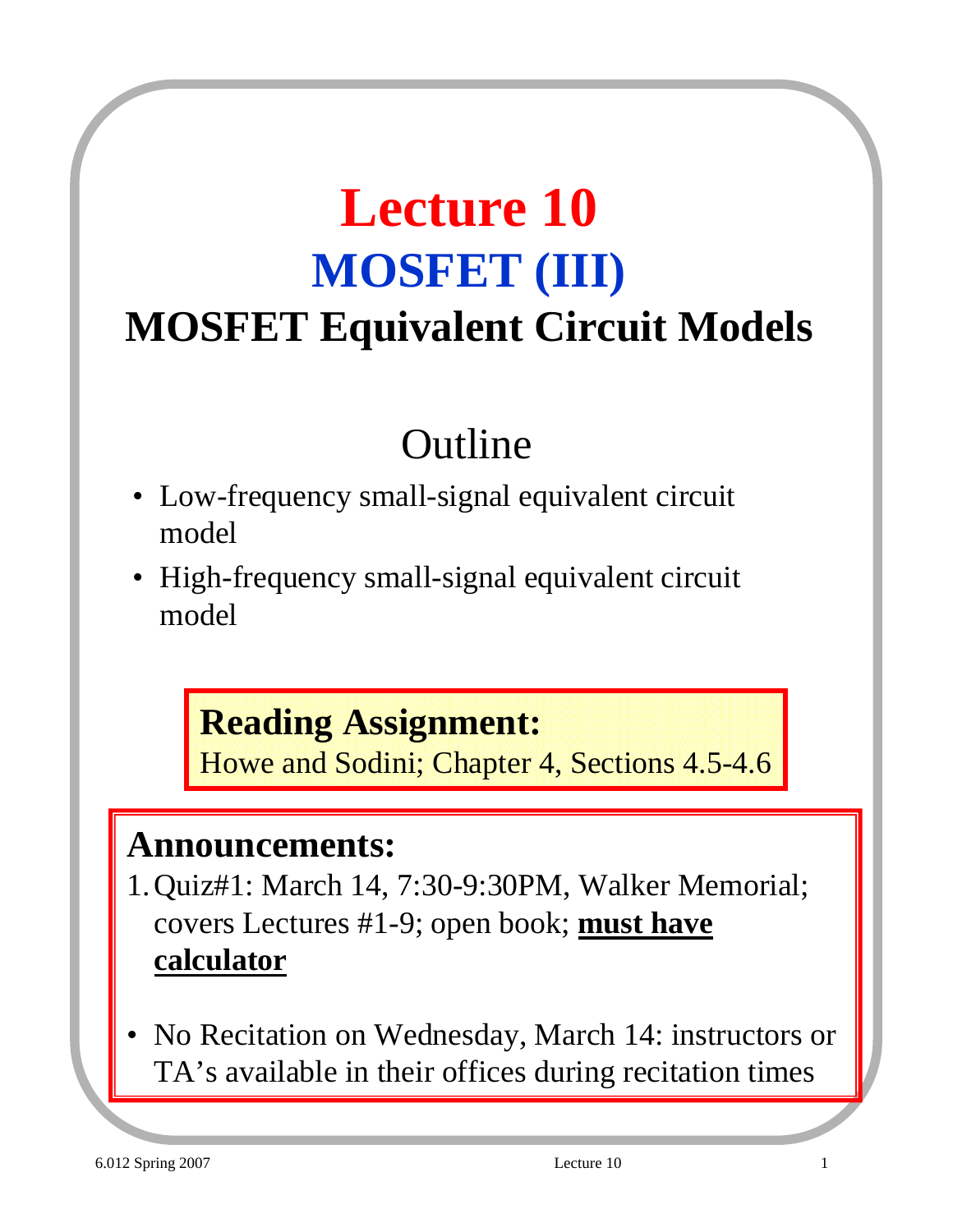## **Large Signal Model for NMOS Transistor**

#### **Regimes of operation:**





Cut-off

 $\mathbf{I}_{\mathbf{D}} = 0$ 

Linear / Triode:

$$
\mathbf{I}_{\mathbf{D}} = \frac{\mathbf{W}}{\mathbf{L}} \mu_{\mathbf{n}} \mathbf{C}_{\mathbf{ox}} \left[ \mathbf{V}_{\mathbf{GS}} - \frac{\mathbf{V}_{\mathbf{DS}}}{2} - \mathbf{V}_{\mathbf{T}} \right] \bullet \mathbf{V}_{\mathbf{DS}}
$$

**Saturation** 

$$
I_D = I_{Dsat} = \frac{W}{2L} \mu_n C_{ox} \left[ V_{GS} - V_T \right]^2 \bullet \left[ 1 + \lambda V_{DS} \right]
$$

#### **Effect of back bias**

$$
\mathbf{V}_{T}(\mathbf{V}_{BS}) = \mathbf{V}_{To} + \gamma \left[ \sqrt{-2\phi_{p} - \mathbf{V}_{BS}} - \sqrt{-2\phi_{p}} \right]
$$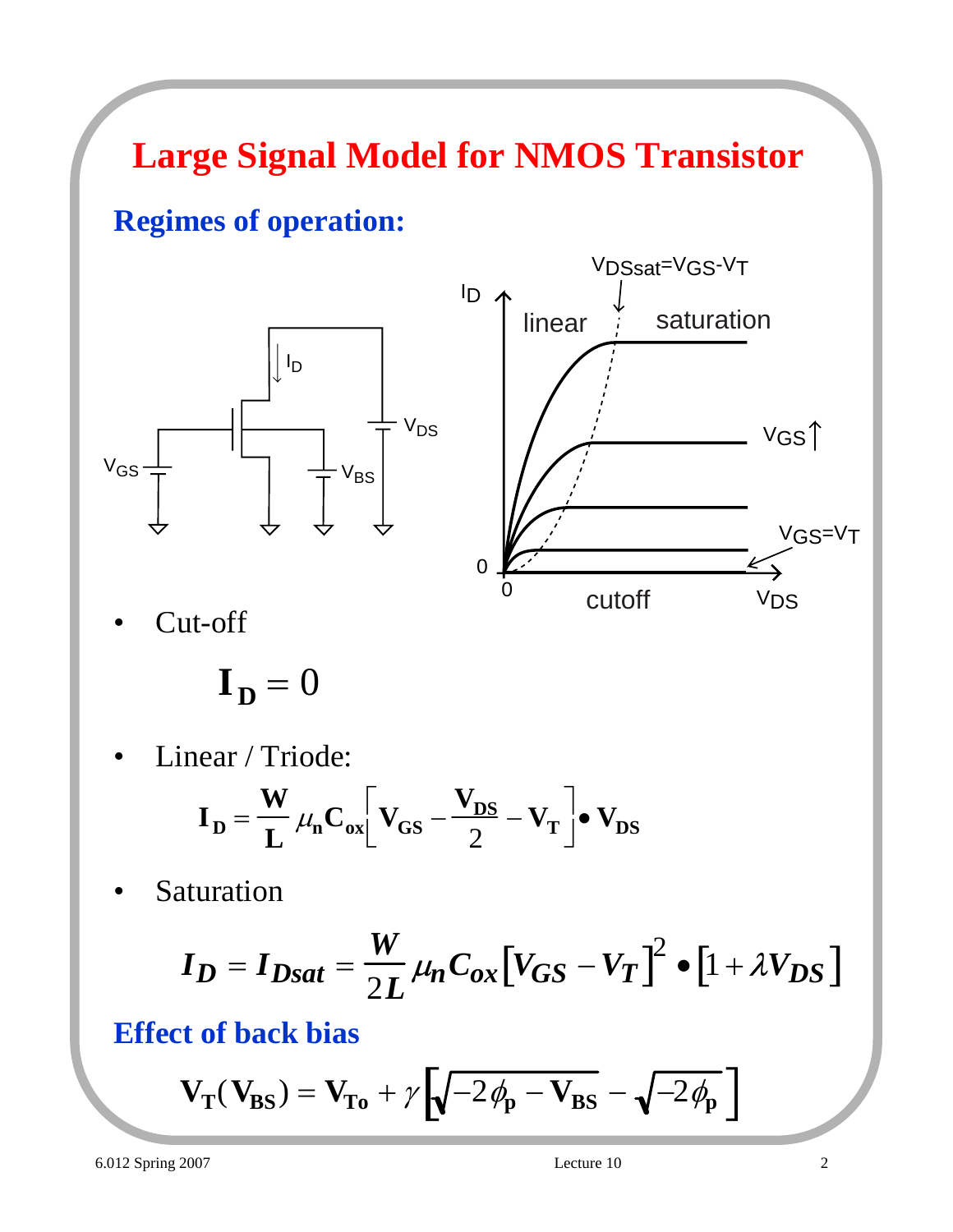# **Small-signal device modeling**

In many applications, we are only interested in the response of the device to a *small-signal* applied on top of a bias.



#### **Key Points:**

- Small-signal is *small*
	- $\Rightarrow$  response of non-linear components becomes linear
- Since response is linear, lots of linear circuit techniques such as superposition can be used to determine the circuit response.
- Notation:  $i_D = I_D + i_d$  ---Total = DC + Small Signal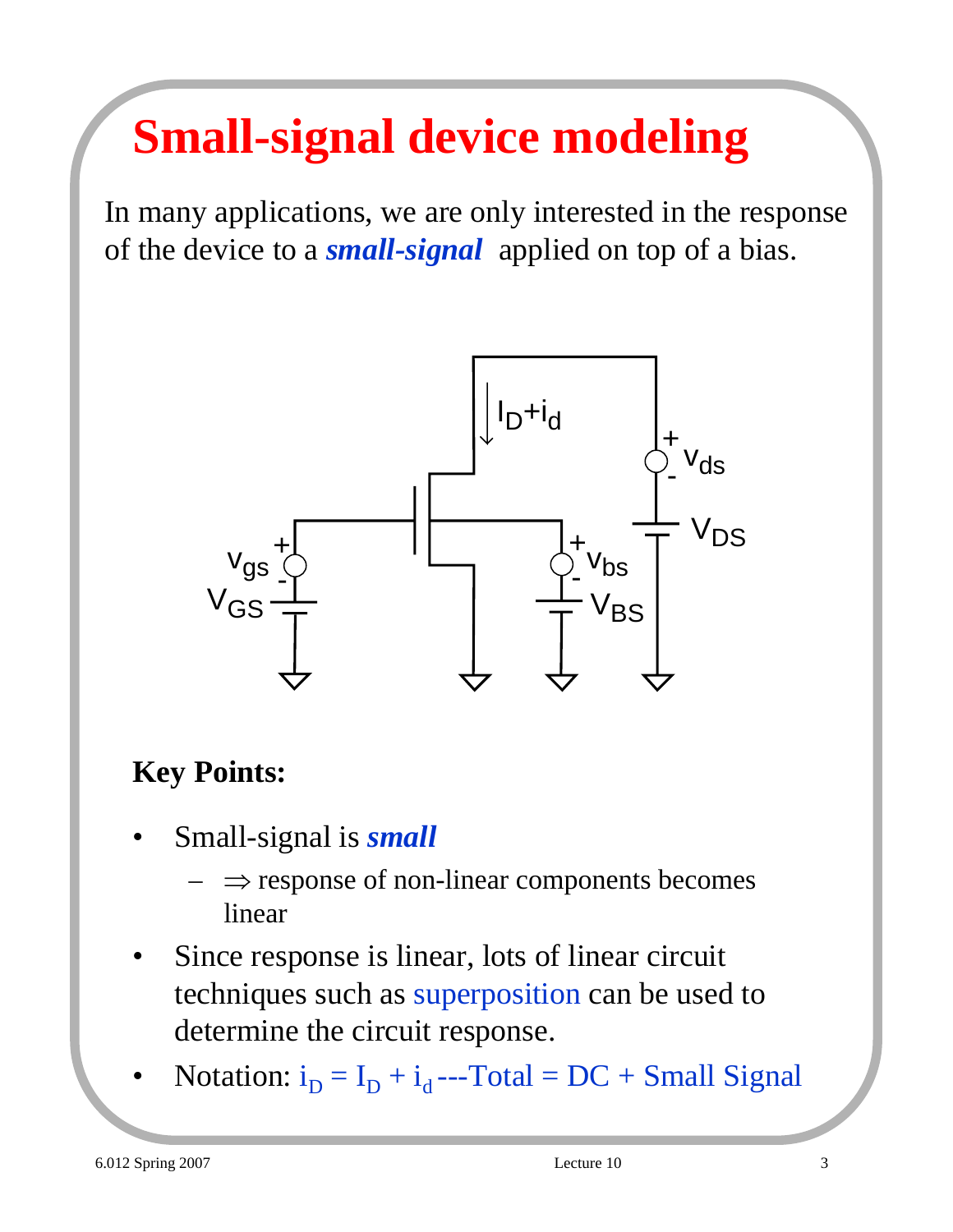Mathematically:

# $i_D(V_{GS}, V_{DS}, V_{BS}; v_{gs}, v_{ds}, v_{bs}) \approx$  $I_D(V_{GS}, V_{DS}, V_{BS}) + i_d(v_{gs}, v_{ds}, v_{bs})$

With  $i_d$  linear on small-signal drives:

$$
\dot{i}_d = g_m v_{gs} + g_o v_{ds} + g_{mb} v_{bs}
$$

Define:

 $g_m \equiv$  *transconductance* [S]  $g_0 \equiv$  *output or drain conductance* [S]  $g_{mb} \equiv \textit{backgrounductance}$  [S]

Approach to computing  $g_m$ ,  $g_o$ , and  $g_{mb}$ .

$$
g_{m} \approx \frac{\partial_{D}}{\partial v_{GS}}\Big|_{Q}
$$
  

$$
g_{o} \approx \frac{\partial_{D}}{\partial v_{DS}}\Big|_{Q}
$$
  

$$
g_{mb} \approx \frac{\partial_{D}}{\partial v_{BS}}\Big|_{Q}
$$
  

$$
Q \equiv [v_{GS} = V_{GS}, v_{DS} = V_{DS}, v_{BS} = V_{BS}]
$$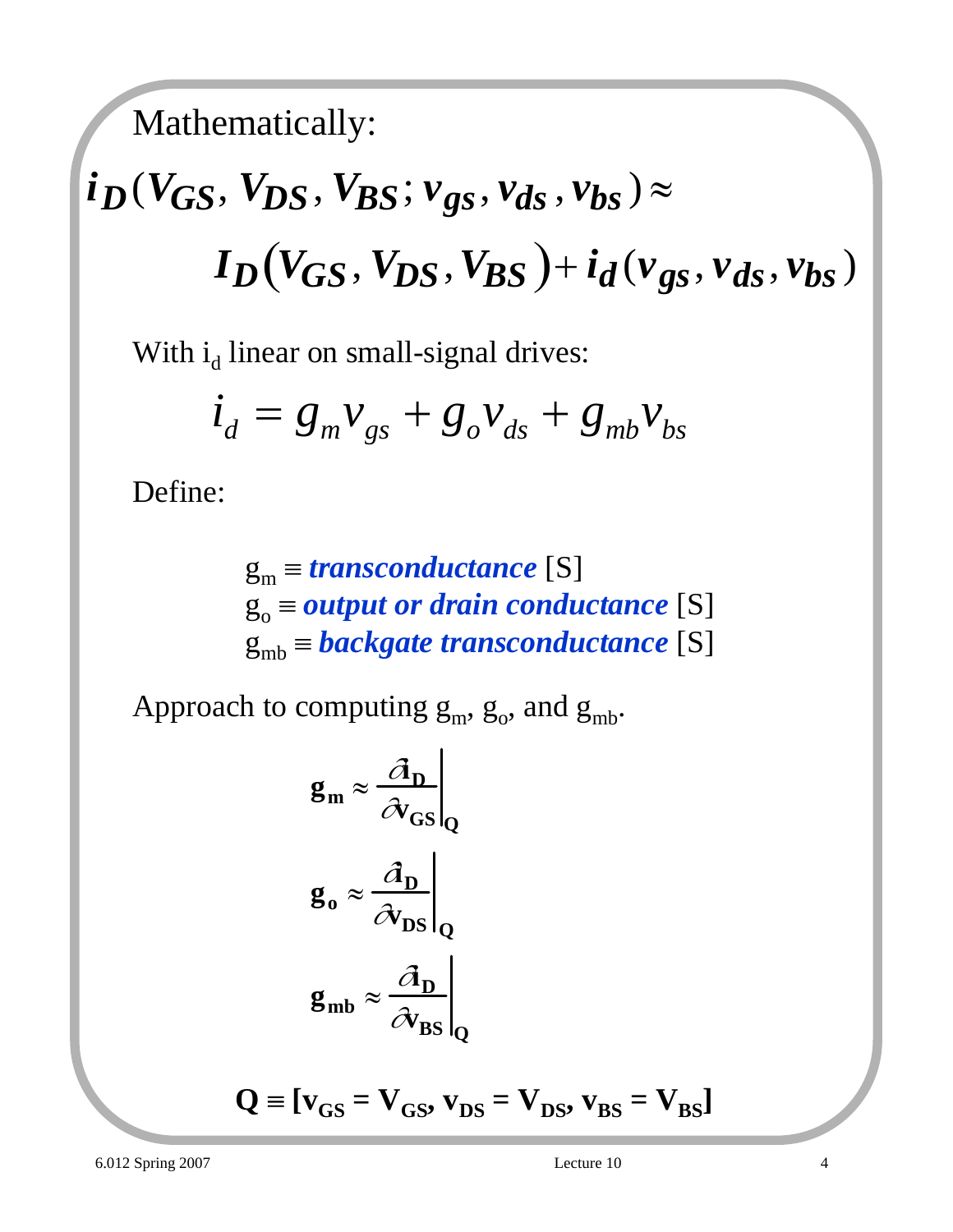#### **Transconductance**

In saturation regime:

$$
i_D = \frac{W}{2L} \mu_n C_{ox} \left[ v_{GS} - V_T \right]^2 \bullet \left[ 1 + \lambda V_{DS} \right]
$$

Then (neglecting channel length modulation) the transconductance is:

$$
\mathbf{g}_{m} = \frac{\partial_{\mathbf{D}}}{\partial v_{GS}}\bigg|_{Q} \approx \frac{W}{L} \mu_{n} C_{ox} (V_{GS} - V_{T})
$$

Rewrite in terms of  $I_D$ :

$$
\mathbf{g_m} = \sqrt{2\frac{\mathbf{W}}{\mathbf{L}}\mu_n \mathbf{C_{ox}} \mathbf{I}_D}
$$

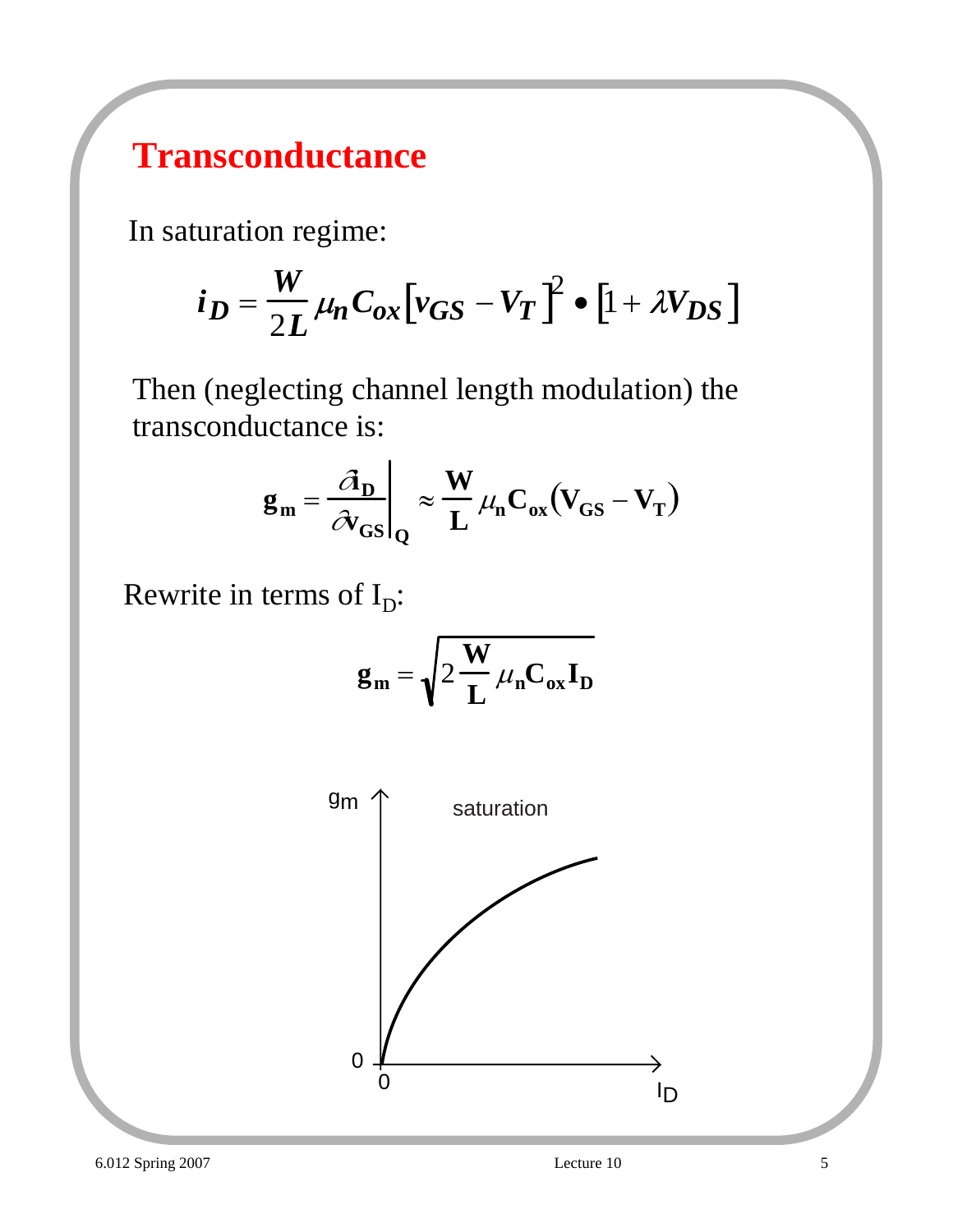## **Transconductance (contd.)**

**Equivalent circuit model representation of gm:**





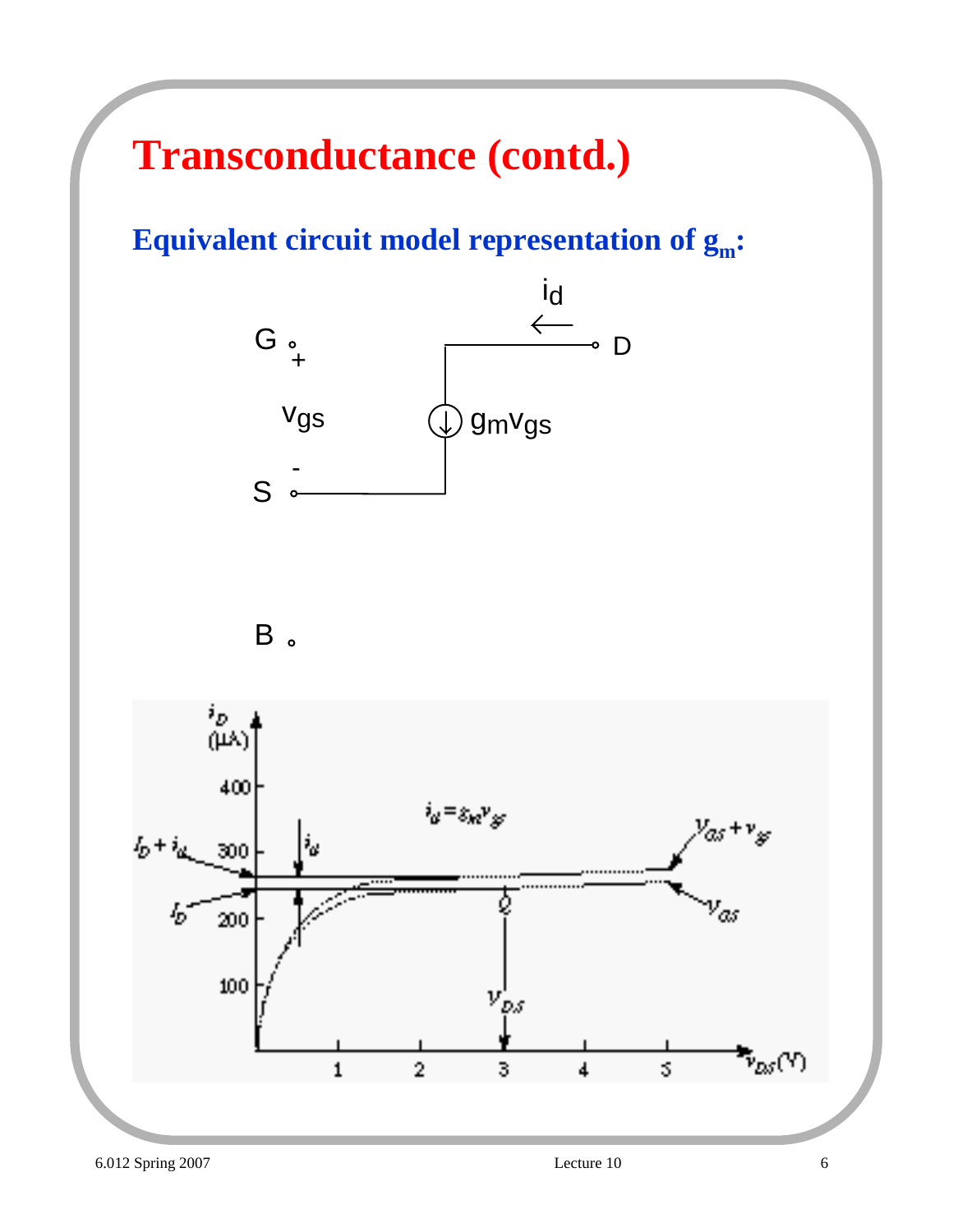# **Output conductance**

In saturation regime:

$$
i_D = \frac{W}{2L} \mu_n C_{ox} \left[ v_{GS} - V_T \right]^2 \bullet \left[ 1 + \lambda V_{DS} \right]
$$

Then:

$$
\mathbf{g}_o = \frac{\partial \mathbf{h}}{\partial \mathbf{v}_{DS}} \bigg|_{Q} = \frac{\mathbf{W}}{2L} \mu_n \mathbf{C}_{ox} (\mathbf{V}_{GS} - \mathbf{V}_T)^2 \bullet \lambda \approx \lambda \mathbf{I}_D
$$

Output resistance is the inverse of output conductance:

$$
\mathbf{r_o} = \frac{1}{\mathbf{g_o}} = \frac{1}{\lambda \mathbf{I_D}}
$$

Remember also:

$$
\lambda \propto \frac{1}{L}
$$

Hence:

$$
\mathbf{r_o} \propto \mathbf{L}
$$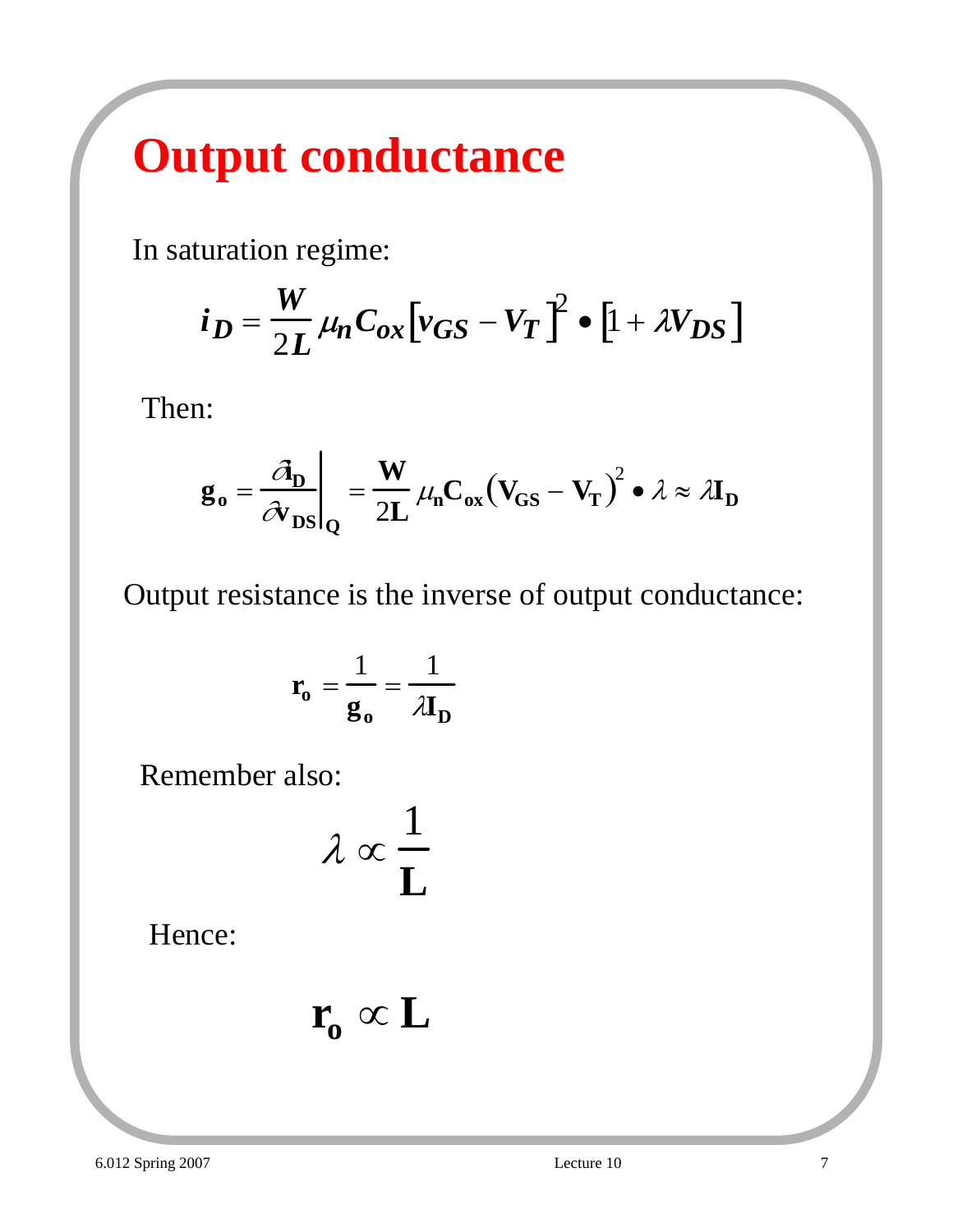#### **Output conductance (contd.)**

Equivalent circuit model representation of  $g_0$ :





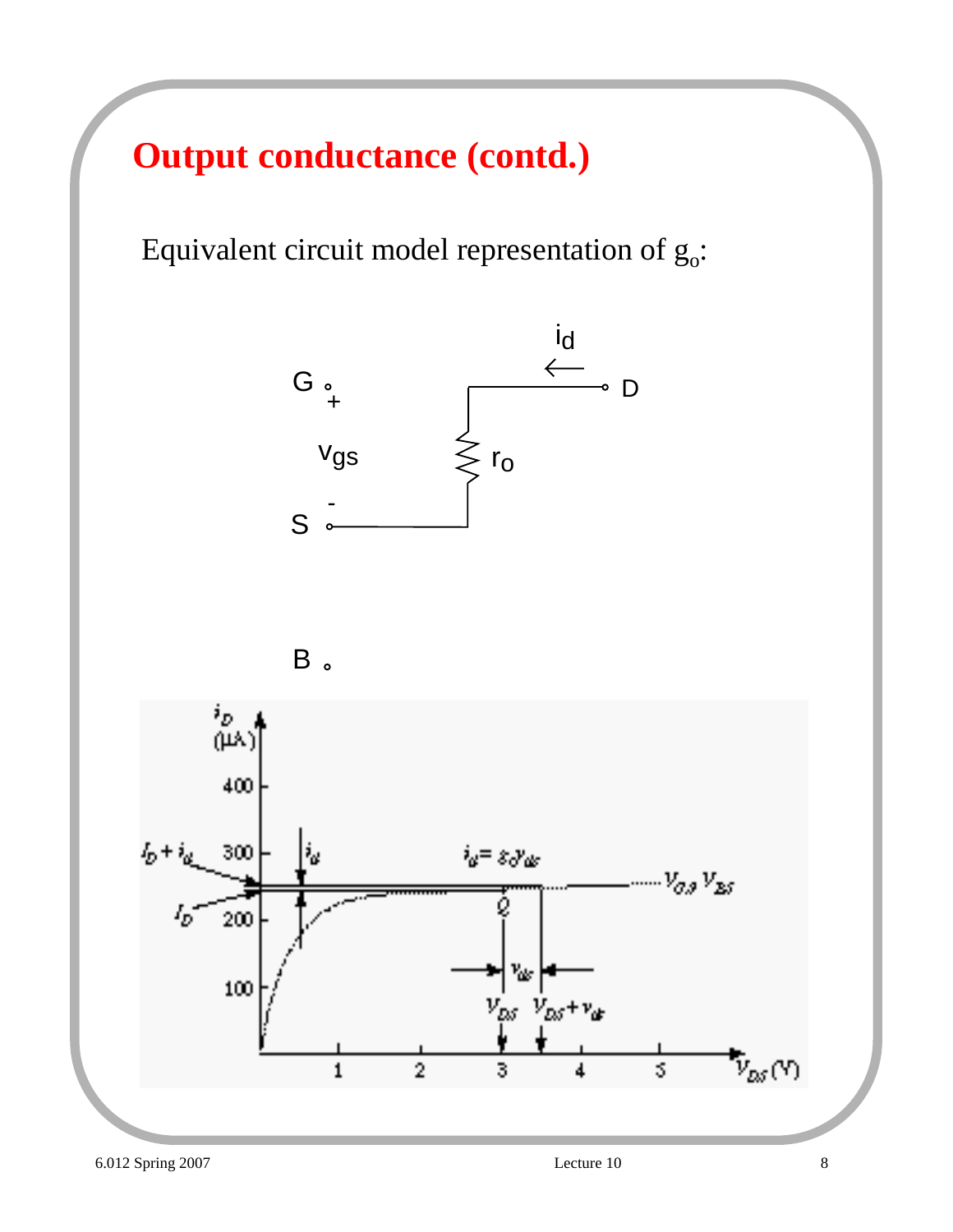### **Backgate transconductance**

In saturation regime (neglect channel length modulation):

$$
i_D \approx \frac{W}{2L} \mu_n C_{ox} \left[ v_{GS} - V_T \right]^2
$$

Then:

$$
\mathbf{g}_{mb} = \frac{\partial \mathbf{p}}{\partial \mathbf{v}_{BS}}\Big|_{Q} = -\frac{\mathbf{W}}{\mathbf{L}} \mu_{n} \mathbf{C}_{ox} (\mathbf{V}_{GS} - \mathbf{V}_{T}) \bullet \left(\frac{\partial \mathbf{V}_{T}}{\partial \mathbf{v}_{BS}}\Big|_{Q}\right)
$$

Since:

$$
\mathbf{V}_{\mathbf{T}}(\mathbf{v}_{BS}) = \mathbf{V}_{\mathbf{T}\mathbf{o}} + \gamma \left[ \sqrt{-2\phi_{\mathbf{p}} - \mathbf{v}_{BS}} - \sqrt{-2\phi_{\mathbf{p}}}\right]
$$

Then :

$$
\left. \frac{\partial \mathbf{V}_{\mathbf{T}}}{\partial \mathbf{v}_{\mathbf{BS}}} \right|_{\mathbf{Q}} = \frac{-\gamma}{2\sqrt{-2\phi_{\mathbf{p}} - \mathbf{V}_{\mathbf{BS}}}}
$$

Hence:

$$
\mathbf{g}_{\mathbf{mb}} = \frac{\gamma \mathbf{g}_{\mathbf{m}}}{2\sqrt{-2\phi_{\mathbf{p}} - \mathbf{V}_{\mathbf{BS}}}}
$$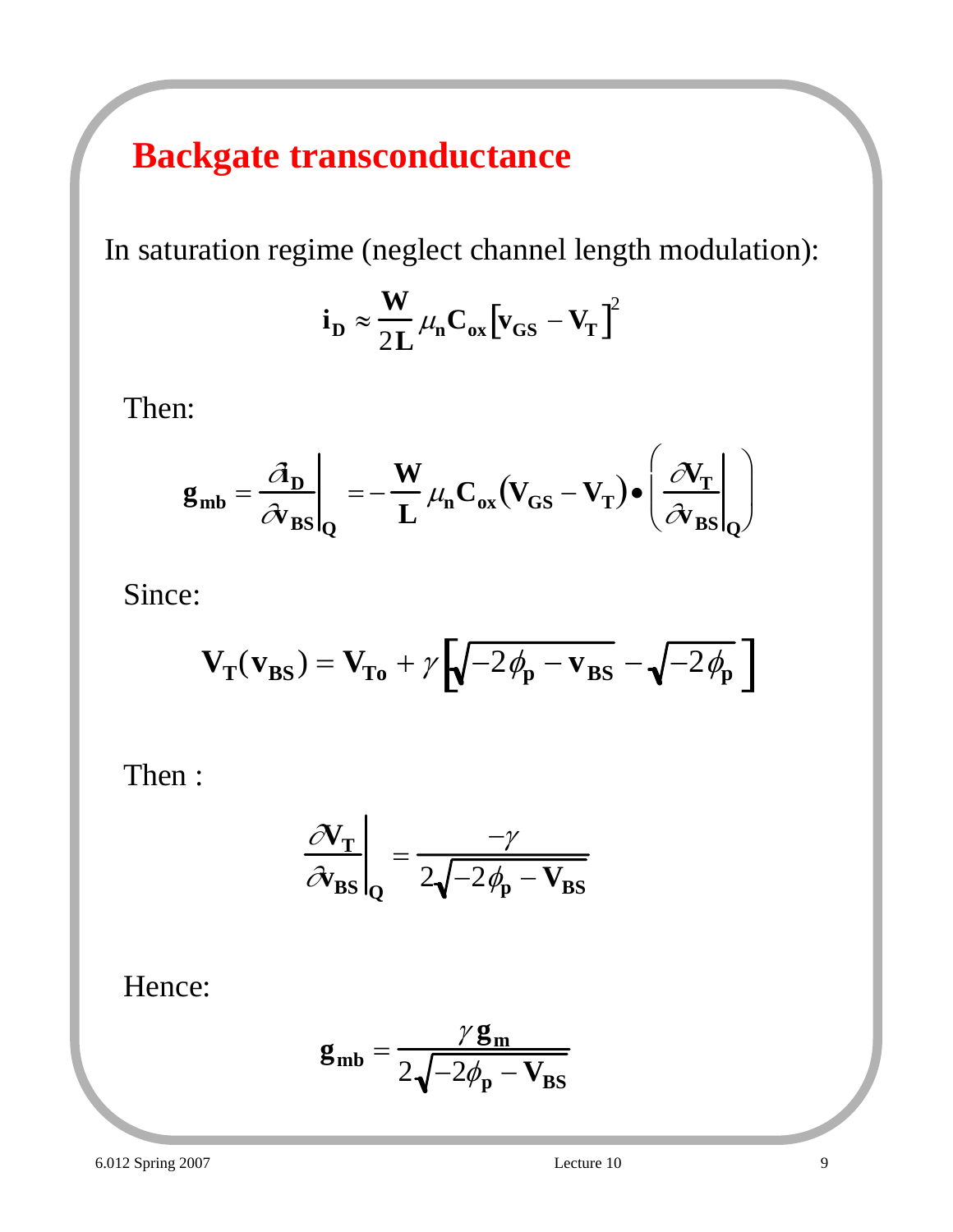**Backgate transconductance (contd.)**

Equivalent circuit representation of  $g_{mb}$ :



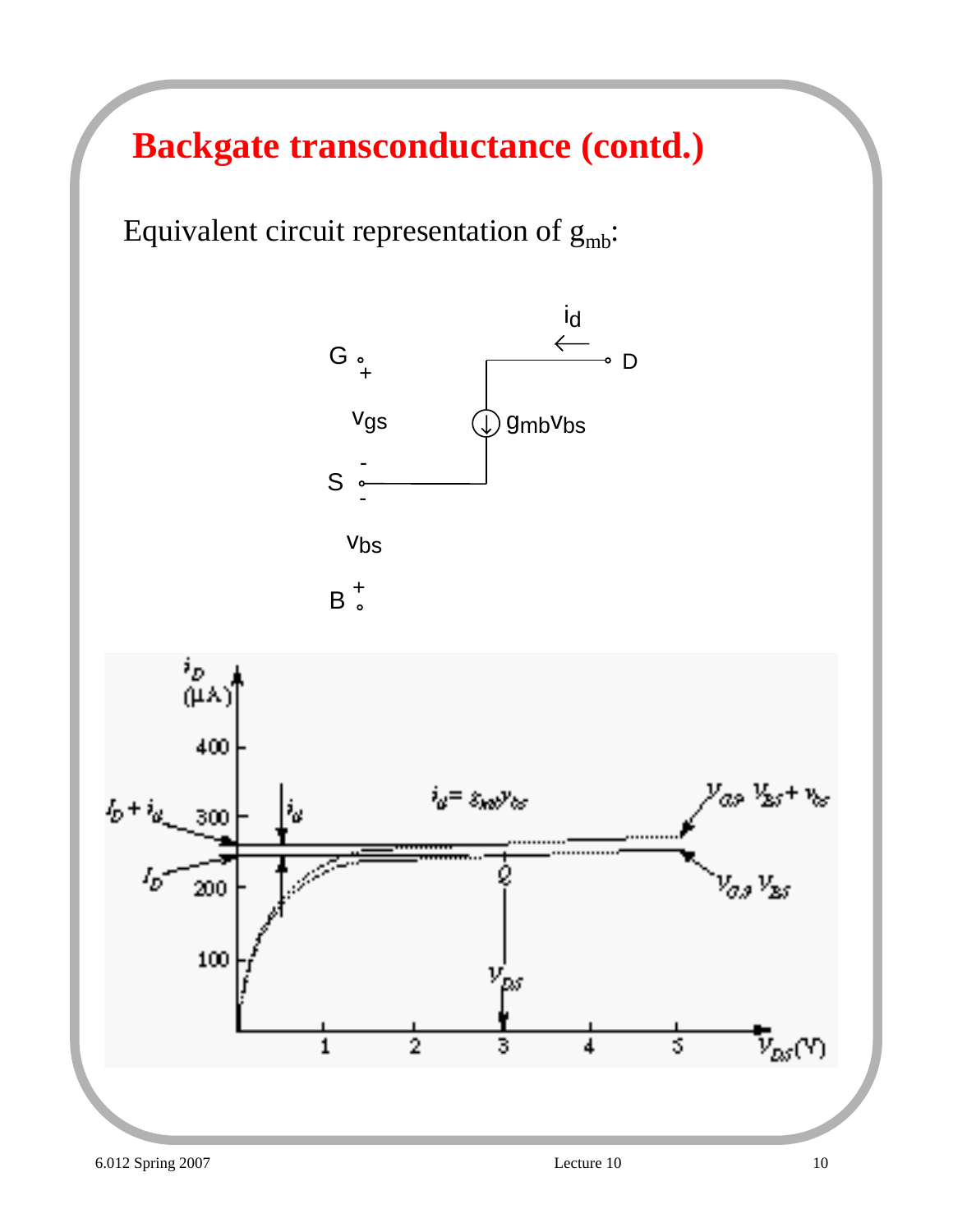## **Complete MOSFET small-signal equivalent circuit model for low frequency:**



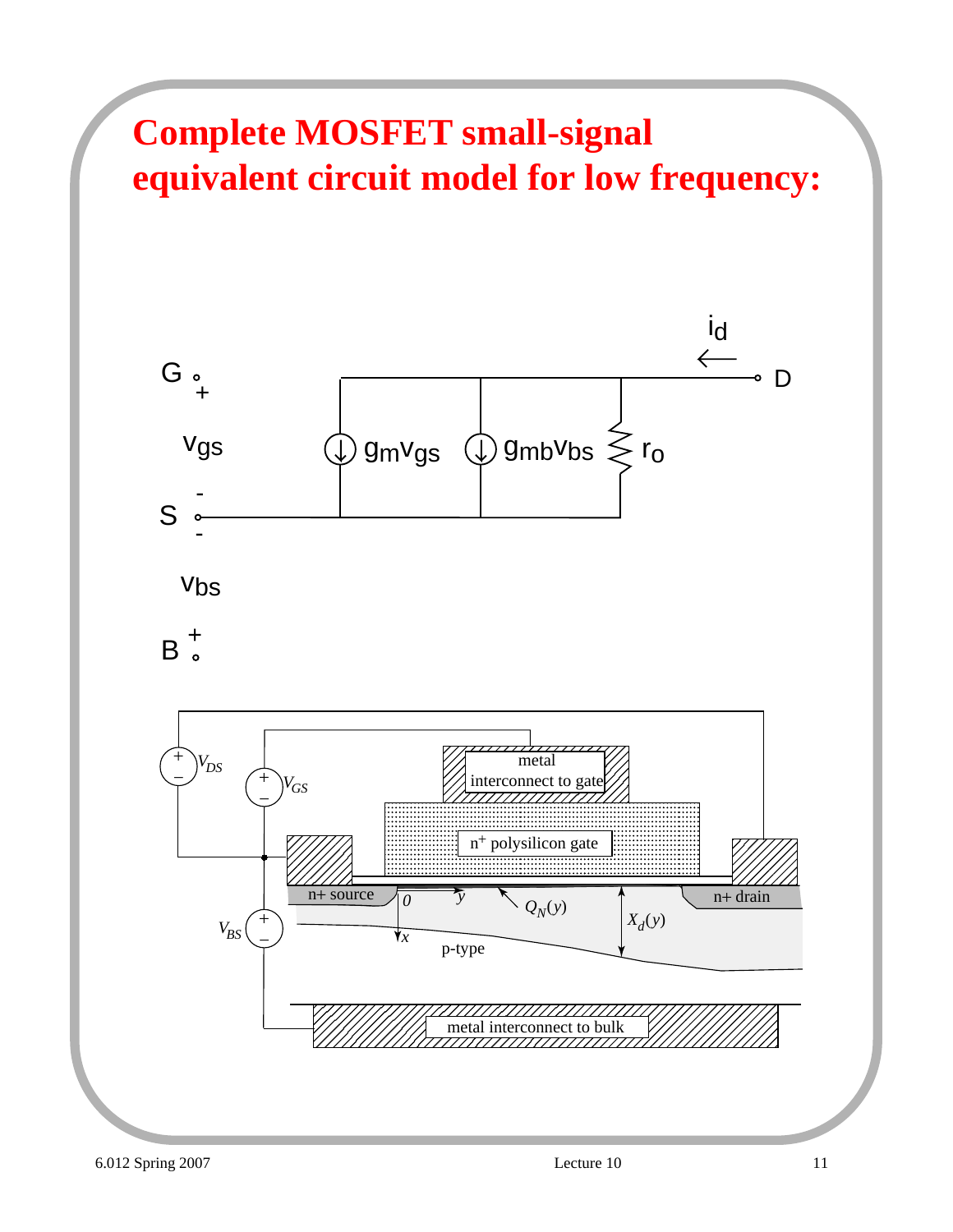# **2. High-frequency small-signal equivalent circuit model**

Need to add capacitances. In saturation:



 $C_{gs}$  = channel charge + overlap capacitance,  $C_{ov}$  $C_{gd}$  ≡ overlap capacitance,  $C_{ov}$  $\tilde{C}_{sb}$  = source junction depletion capacitance (+sidewall)  $C_{db}$  = drain junction depletion capacitance (+sidewall)

ONLY Channel Charge Capacitance is intrinsic to device operation. All others are parasitic.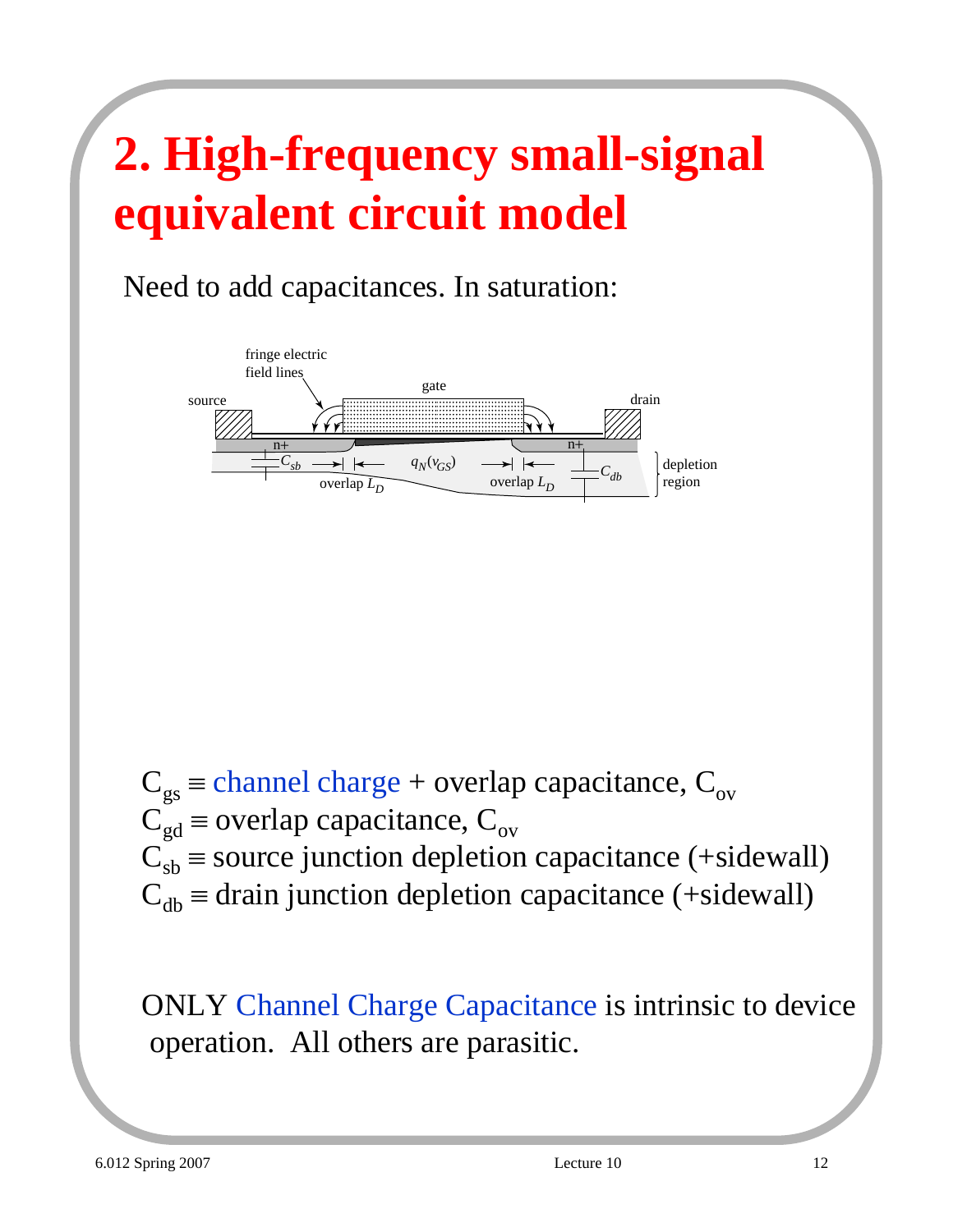**Inversion layer charge in saturation**

$$
q_N(v_{GS}) = W \int_0^L Q_N(y) dy = W \int_0^{v_{GS}-V_T} Q_N(v_C) \bullet \frac{dy}{dv_C} \bullet dv_C
$$

Note that  $q_N$  is total inversion charge in the channel &  $v<sub>C</sub>(y)$  is the channel voltage. But:

$$
\frac{dv_C}{dy} = -\frac{i_D}{W \mu_n Q_N(v_C)}
$$

Then:

$$
q_N(v_{GS}) = -\frac{W^2 \mu_n}{i_D} \bullet \int\limits_0^{v_{GS}-v_T} \left[ Q_N(v_C) \right]^2 \bullet dv_C
$$

Remember:

$$
Q_N(v_C) = -C_{ox} \left[ v_{GS} - v_C(y) - V_T \right]
$$

Then:

$$
q_N(v_{GS}) = -\frac{W^2 \mu_n}{i_D} \cdot \int_{0}^{v_{GS}-V_T} \left[v_{GS} - v_C(y) - V_T\right]^2 \cdot dv_C
$$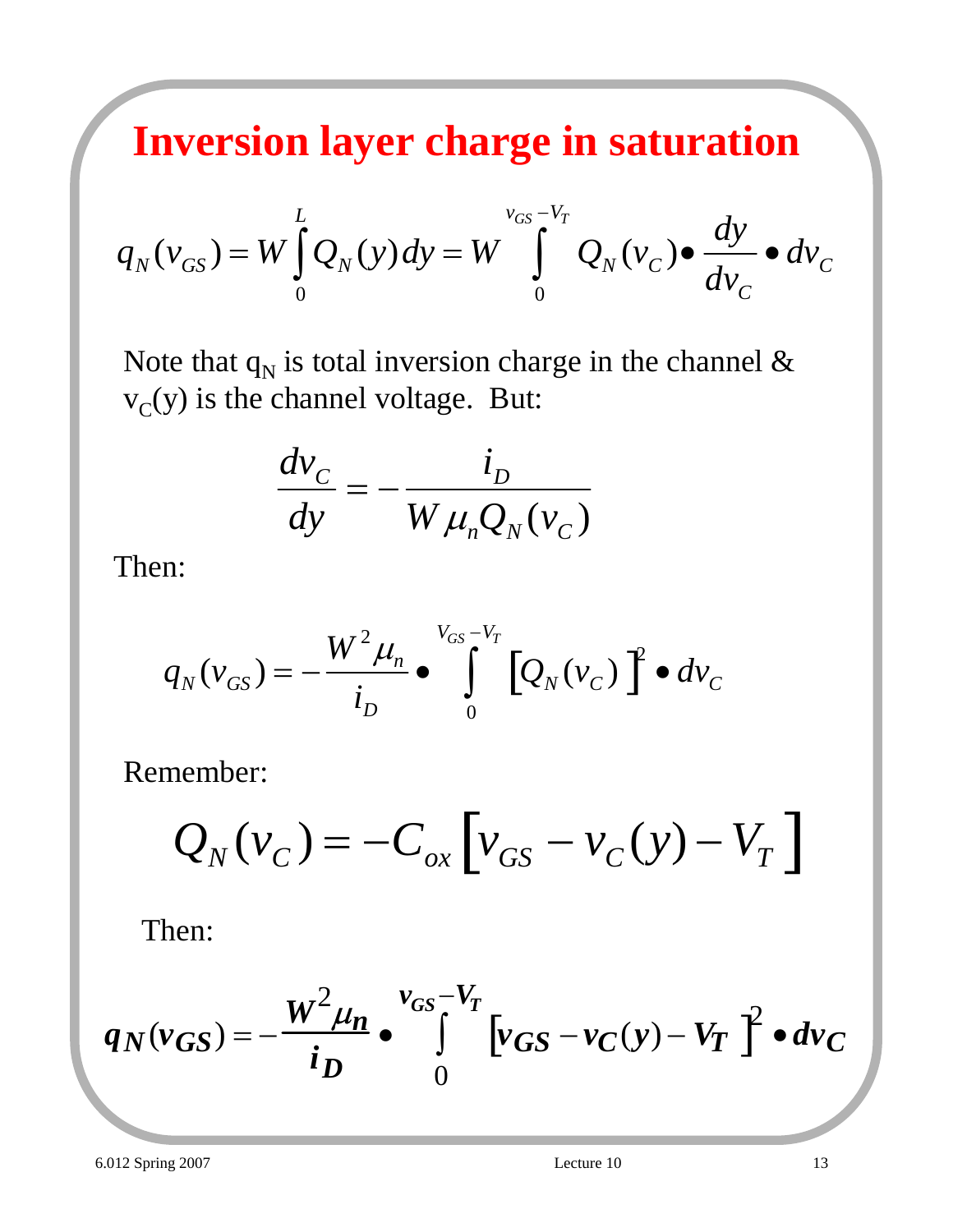## **Inversion layer charge in saturation (contd.)**

Do integral, substitute  $i<sub>D</sub>$  in saturation and get:

$$
\mathbf{q}_{N}(\mathbf{v}_{GS}) = -\frac{2}{3}\mathbf{WLC}_{ox}(\mathbf{v}_{GS} - \mathbf{V}_{T})
$$

Gate charge:

$$
q_G(v_{GS})=-q_N(v_{GS})-Q_{B,\max}
$$

Intrinsic gate-to-source capacitance:

$$
C_{gs,i} = \frac{dq_G}{dv_{GS}} = \frac{2}{3} WLC_{ox}
$$

Must add overlap capacitance:

$$
C_{gs} = \frac{2}{3} W LC_{ox} + W C_{ov}
$$

Gate-to-drain capacitance — only overlap capacitance:

$$
C_{gd} = WC_{ov}
$$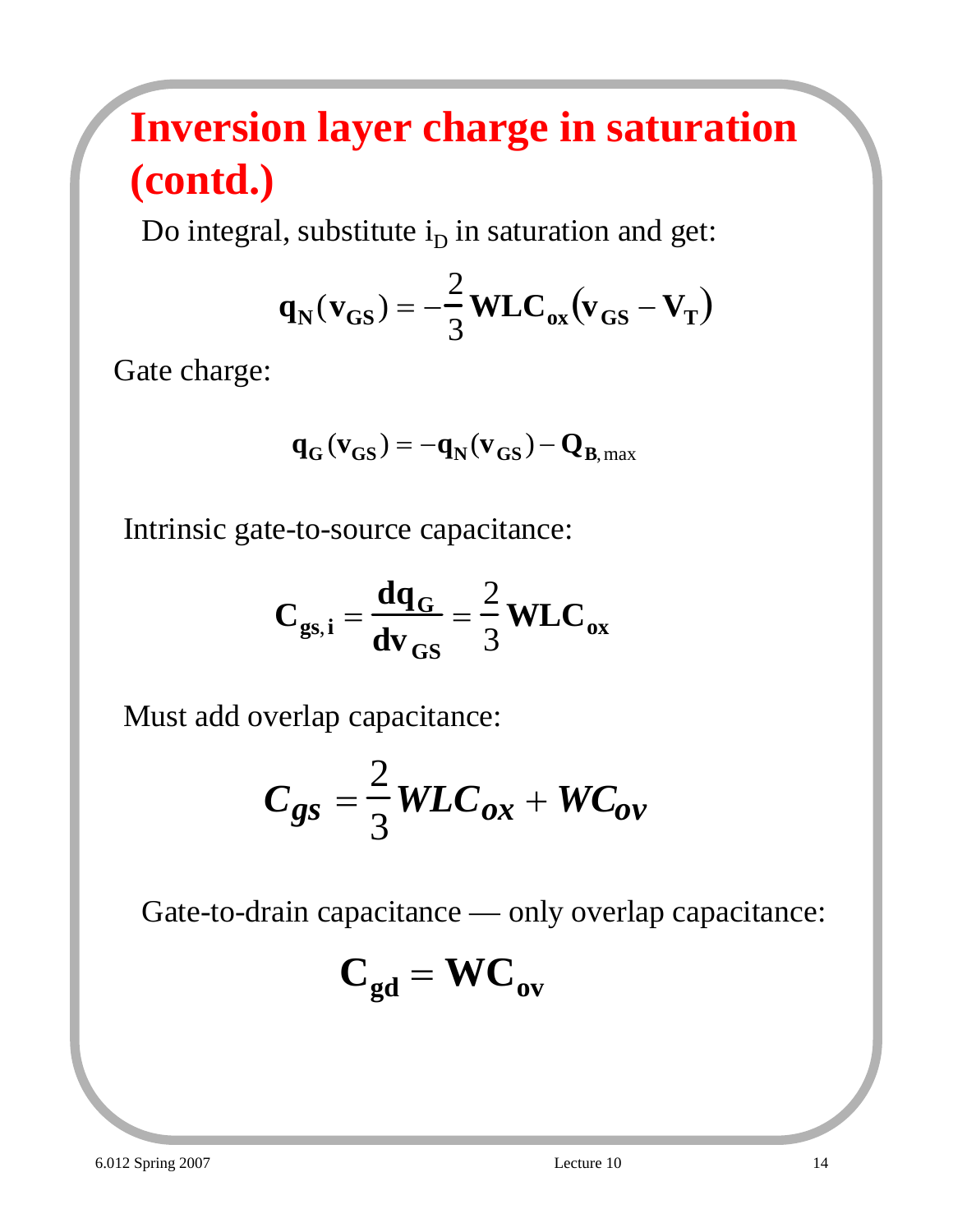

Source-to-Bulk capacitance:  $C_{Sb} = WL_{diff}C_j + (2L_{diff} + W)C_{jsw}$ where  $C_j$ : *Bottom Wall at*  $V_{SB}(F/cm^2)$  $C_{\text{isw}}$ : *Side Wall at*  $V_{SB}(F/cm)$ 

Drain-to-Bulk capacitance:

 $C_{db} = WL_{diff} C_j + (2L_{diff} + W)C_{jsw}$ where  $C_j$ : *Bottom Wall at*  $V_{DB}(F/cm^2)$  $C_{\text{isw}}$ : *Side Wall at*  $V_{DB}(F/cm)$ 

Gate-to-Bulk capacitance:

 $C<sub>gb</sub>$  = small parasitic capacitance in most cases (ignore)